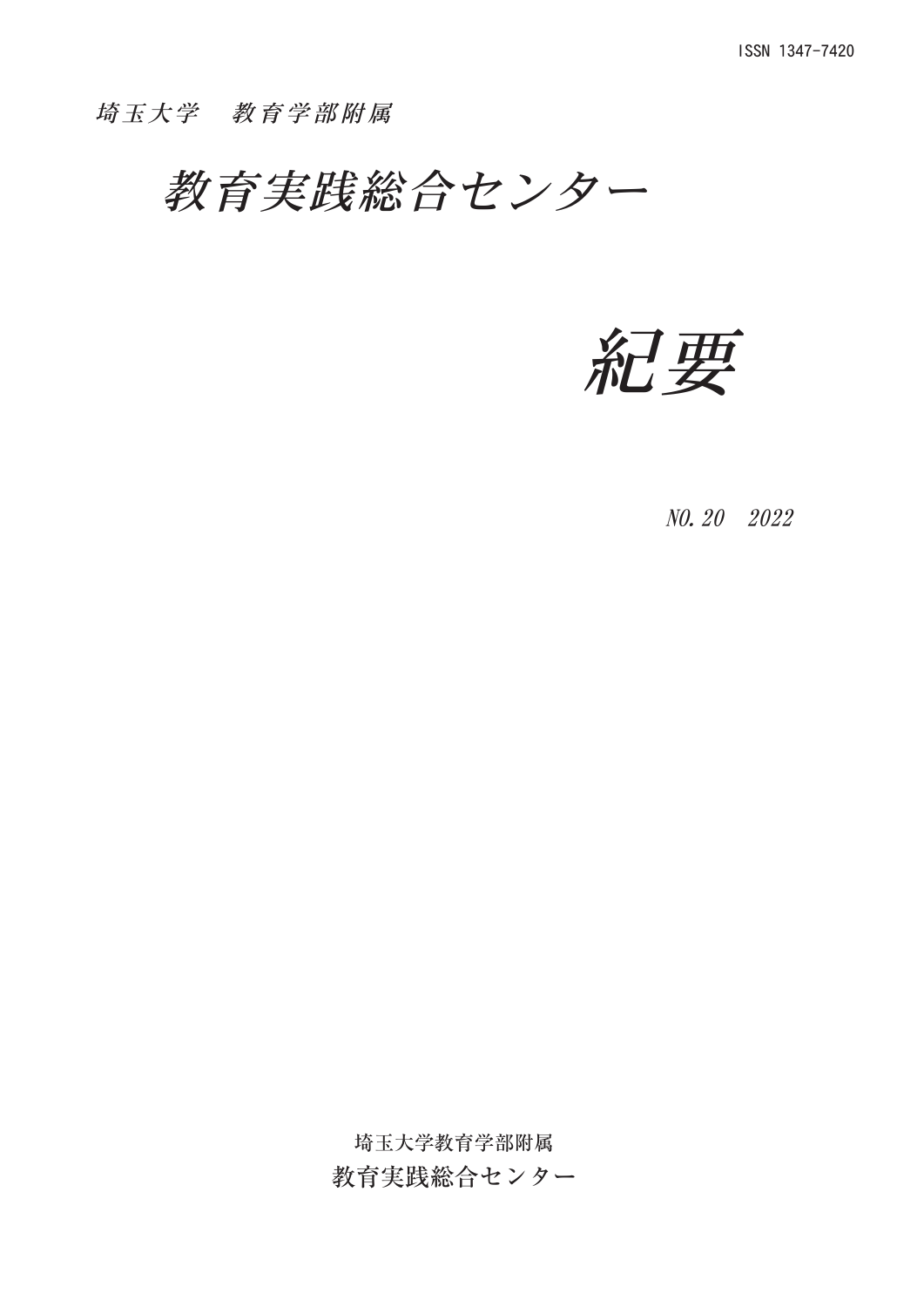| 目<br>次                                                                                 |     |  |
|----------------------------------------------------------------------------------------|-----|--|
|                                                                                        |     |  |
| 今後の教育学部における教職支援の在り方Ⅲ                                                                   |     |  |
| -教職実践演習の振り返り調査データからの一考察- …………………………<br>石田耕一・安原輝彦・関口 睦・長江清和・大沢 裕・松下元彦                   |     |  |
| 学校における多職種連携の現状とニーズに関する研究 (2)                                                           |     |  |
| ー公立小・中学校の教諭と管理職経験者を対象としたインタビュー調査結果の検討- ……………<br>尾﨑啓子・安原輝彦                              | 9   |  |
| 「造形的な見方・考え方」の理解に資する「個性」の研究                                                             |     |  |
| -メディアに登場するキャラクターを手掛かりとして- ………………………………………<br>内田裕子                                      | 17  |  |
|                                                                                        |     |  |
| 小学校食生活学習における試食体験の意味に関する考察<br>-コロナ禍での実践を契機として- ……………………………………………………………                  | 25  |  |
| 石川万記子・河村美穂                                                                             |     |  |
| 学校行事を通して考える防災の学び                                                                       |     |  |
| :家庭科の非常食を中心に ……………………………………………………………………                                                | 33  |  |
| 望月朋子・河村美穂                                                                              |     |  |
| 「保護者と学ぶこころとからだの学習」の取り組み                                                                |     |  |
| -特別支援学校での実践から- ………………………………………………………………<br>岡田将子・吉川はる奈                                  | 41  |  |
|                                                                                        |     |  |
| 小学校体育科における「学びに向かう力,人間性等」の涵養を目指した指導法の開発<br>-自己調整学習の形成を意図した第5学年「体つくり運動」の実践を通して- …………………… | 49  |  |
| 森田哲史·佐藤哲史·柳田信也                                                                         |     |  |
| 知識の質を高める指導法の開発                                                                         |     |  |
| ー小学校音楽科第5学年「音(旋律)の重なりを感じ取ろう」-                                                          | 57  |  |
| 納見 梢                                                                                   |     |  |
| オンライン被服製作実習における学習者間コミュニケーションの可能性………………………………                                           | 65  |  |
| 山中大子·川端博子                                                                              |     |  |
| 学力向上を目指した学校組織マネジメントへの試み<br>-児童の学び合いを促す教員の学び合いを目指しての実践報告- …………………………………                 | 73  |  |
| 石山 勉·安原輝彦                                                                              |     |  |
| 教職実践上の課題意識の一考察                                                                         |     |  |
| -埼玉県F市立学校教員アンケート調査から- ………………………………………………………                                            | 81  |  |
| 安原輝彦                                                                                   |     |  |
| 中学校技術・家庭科 (技術分野) における学習の振り返りを通した生徒の認識状況の調査 …………                                        | 89  |  |
| 船橋秀太・山本利一                                                                              |     |  |
| 「これって『けんり』? これって『ぎむ』?」(道徳科教科書所収教材) 批判<br>-認識・行動システムとしての道徳の観点から- ……………………………………………………   | 97  |  |
| 山田恵吾                                                                                   |     |  |
| 肢体不自由特別支援学校と小学校のインクルーシブ教育に係る研究                                                         |     |  |
| - 交流及び共同学習を中心に- ………………………………………………………………………                                            | 105 |  |
| 長江清和                                                                                   |     |  |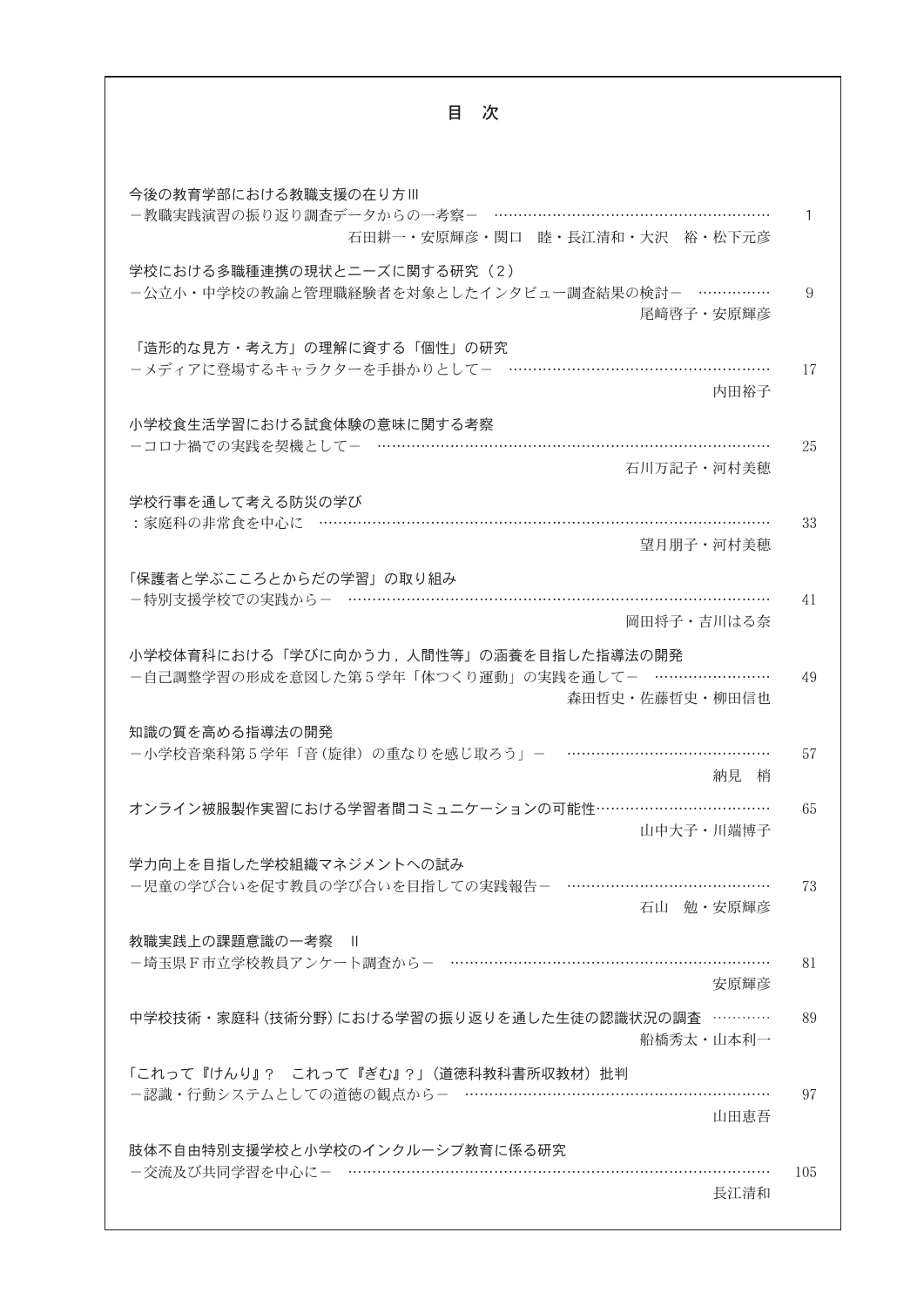## Journal of Integrated Center for Clinical and Educational Practice **Contents**

| The Way of Teaching Profession Support in the Faculty of Education III<br>- A Study on Reflection Survey Data on the Training Program for Teaching Profession - …………………<br>ISHIDA Koichi YASUHARA Teruhiko SEKIGUCHI Mutsumi<br>NAGAE Kiyokazu OSAWA Yutaka MATSUSHITA Motohiko                                                                           | 1   |
|-----------------------------------------------------------------------------------------------------------------------------------------------------------------------------------------------------------------------------------------------------------------------------------------------------------------------------------------------------------|-----|
| Current Situation and Needs of Interprofessional Cooperation in Schools (2) …………………………………………<br>OZAKI Keiko YASUHARA Teruhiko                                                                                                                                                                                                                             | 9   |
| A Study of "Individuality" Contribution to the Understanding of "Formative Ways of Seeing and Thinking"<br>UCHIDA Yûko                                                                                                                                                                                                                                    | 17  |
| The Examination of Tasting on Food Education in Elementary School Home Economics Education<br>ISHIKAWA Makiko KAWAMURA Miho                                                                                                                                                                                                                               | 25  |
| Learning of the disaster prevention to think through schoool events<br>: Mainly on emergency rations of the home economics …………………………………………………………………………<br>MOTIZUKI Tomoko KAWAMURA Miho                                                                                                                                                                  | 33  |
| OKADA Masako<br>YOSHIKAWA Haruna                                                                                                                                                                                                                                                                                                                          | 41  |
| Development of Instruction That Fostering Motivation to Learn, and Humanity in Elementary School Physical<br><b>Education</b><br>- Aims to Formation of Self-Regulated Learning through Physical Fitness Class in 5th Grade - ……………<br>MORITA Satoshi SATO Tetsushi YANAGITA Shinya                                                                       | 49  |
| Development of Teaching Methods to Improve the Quality of Knowledge<br>: 5th Grade Class, "Let's Feel the Overlapping of Sounds (Melody)"by Music Department of Elementary School<br>NOMI Kozue                                                                                                                                                           | 57  |
| Communication among Students in Online SASHIKO Stitching Training…………………………………………<br>YAMANAKA Hiroko KAWABATA Hiroko                                                                                                                                                                                                                                      | 65  |
| Attempt to manage school organization with the aim of improving academic ability.<br>- Teachers' learning to encourage children to learn from each other - manufactured contents are resourced to learn in a set of the Teachers' learning to encourage children to learn from each other - manufactured in the set<br>ISHIYAMA Tsutomu YASUHARA Teruhiko | 73  |
| YASUHARA Teruhiko                                                                                                                                                                                                                                                                                                                                         | 81  |
| Survey of Students' Recognition through Reflection of Learning in Technology Education<br>FUNABASHI Syuta YAMAMOTO Toshikazu                                                                                                                                                                                                                              | 89  |
| A Critical Study of Moral Textbooks for Elementary School Atarashii Doutoku, Volume One<br>YAMADA Keigo                                                                                                                                                                                                                                                   | 97  |
| Reseach of inclusive education in Special School of Physically Disabled and Elementary School.<br>- Focusing on exchange and collaborative learning - ……………………………………………………………………………<br>NAGAE Kiyokazu                                                                                                                                                     | 105 |

## FACULTY OF EDUCATION SAITAMA UNIVERSITY INTEGRATED CENTER FOR CLINICAL AND EDUCATIONAL PRACTICE 2022